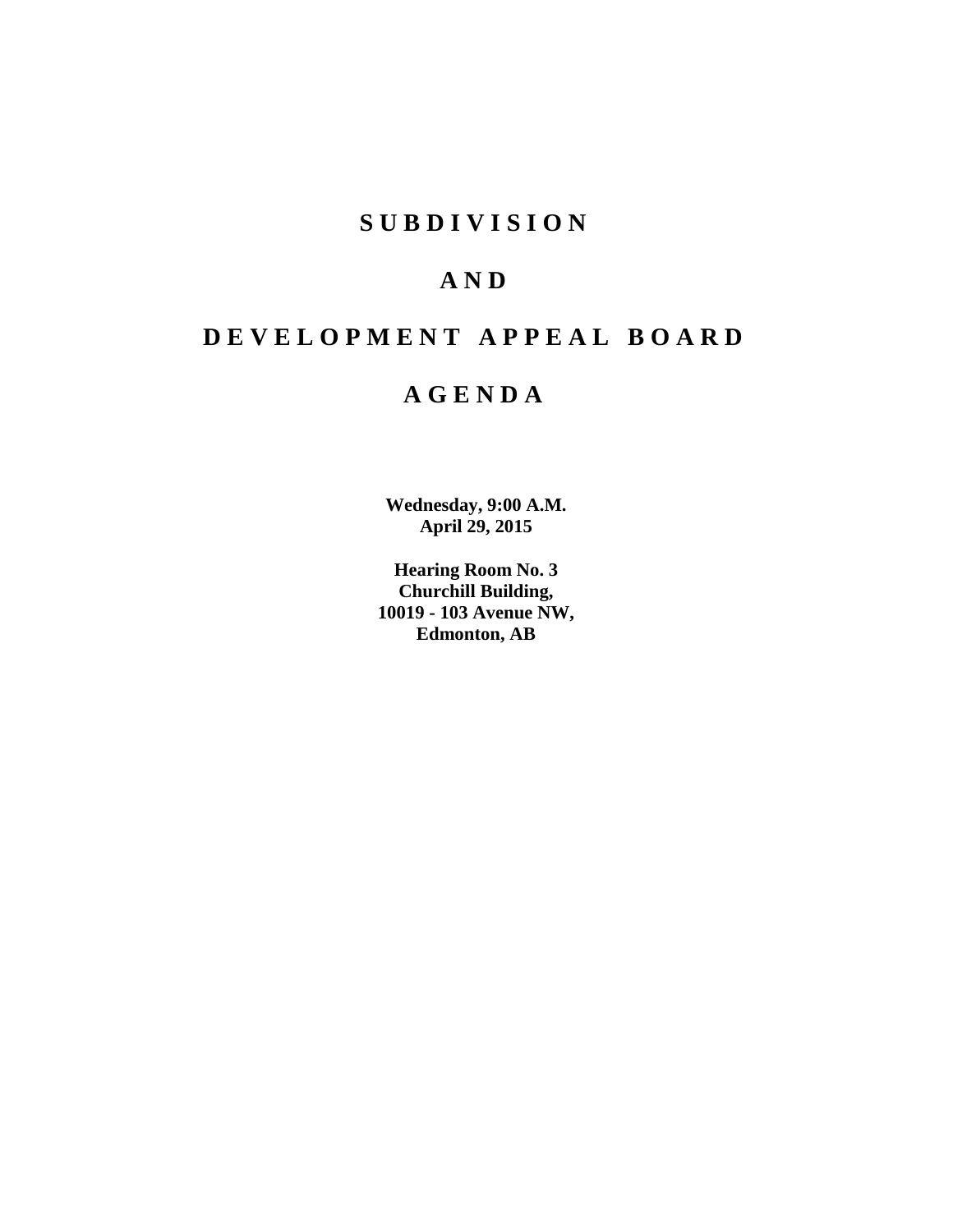## **SUBDIVISION AND DEVELOPMENT APPEAL BOARD HEARING ROOM NO. 3**

|              | 9:00 A.M.    | SDAB-D-15-083 |                                                                                                                                                                                                                                         |
|--------------|--------------|---------------|-----------------------------------------------------------------------------------------------------------------------------------------------------------------------------------------------------------------------------------------|
|              |              |               | Construct a Single Detached House with front<br>veranda, fireplace, Basement development (not<br>to be used as an additional Dwelling), rear<br>covered deck (3.35m x 5.49m), rear uncovered<br>deck (3.81m x 5m), rear attached Garage |
|              |              |               | 7431 - 119 Street NW<br>Project No.: 167306313-001                                                                                                                                                                                      |
| $\mathbf{H}$ | $11:00$ A.M. | SDAB-D-15-084 |                                                                                                                                                                                                                                         |
|              |              |               | Construct a Secondary Suite and exterior<br>alterations (egressing front basement windows)<br>in the basement of an existing Single Detached<br>House (existing without permits)                                                        |
|              |              |               | 5522 - 11A Avenue NW<br>Project No.: 162737192-001                                                                                                                                                                                      |
|              |              |               | <b>LUNCH BREAK</b>                                                                                                                                                                                                                      |
| III          | 1:30 P.M.    | SDAB-D-15-085 |                                                                                                                                                                                                                                         |
|              |              |               | Construct a rear addition to a Single Detached<br>House (covered deck - 4.88m x 4.57m and<br>$4.27m \times 4.27m$ , existing without permits                                                                                            |
|              |              |               | 8424 - 16A Avenue SW<br>Project No.: 162574122-004                                                                                                                                                                                      |
|              | <b>NOTE:</b> |               | Unless otherwise stated, all references to "Section numbers" refer to<br>the authority under the Edmonton Zoning Bylaw 12800.                                                                                                           |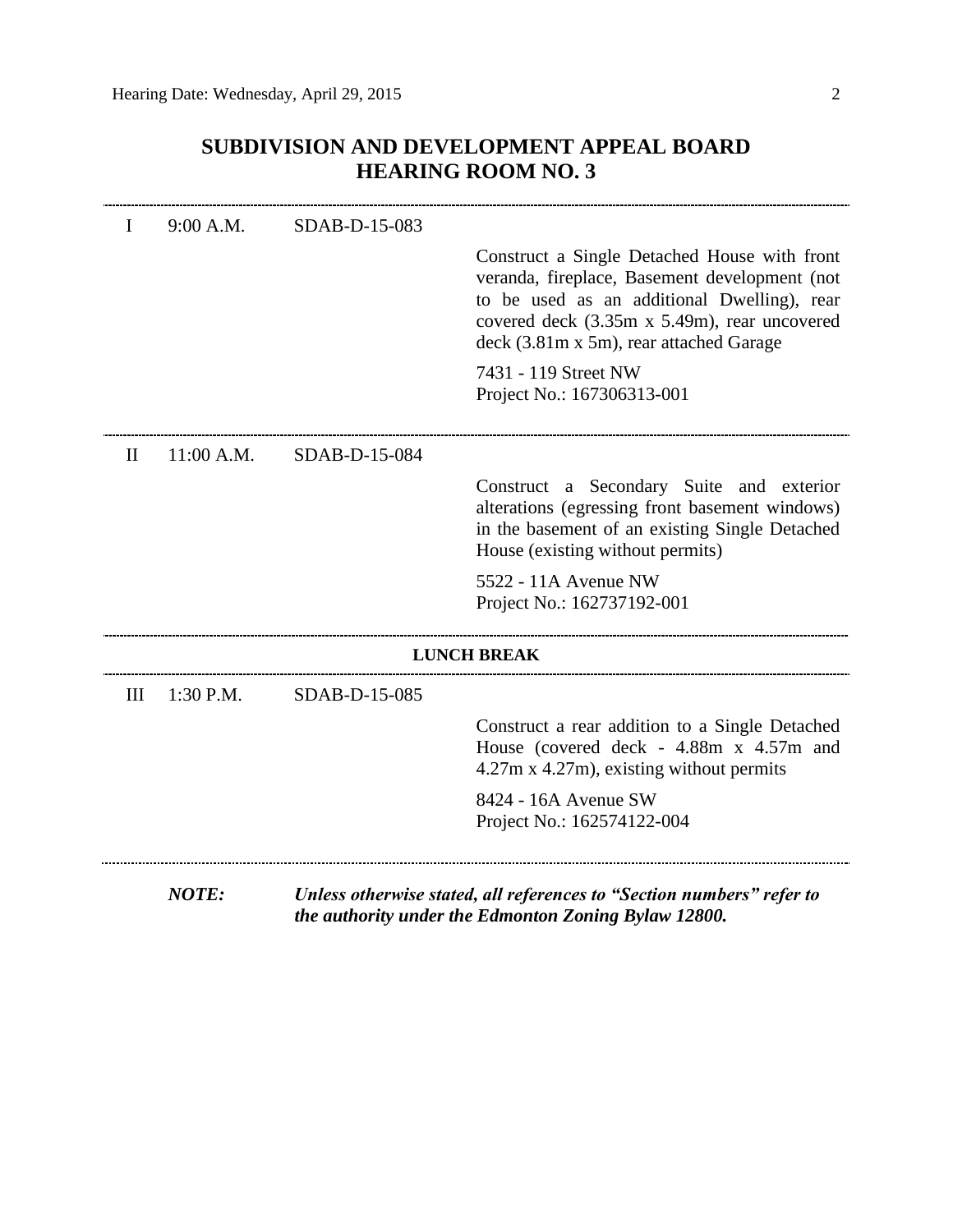#### **ITEM I: 9:00 A.M. FILE: SDAB-D-15-083**

#### AN APPEAL FROM THE DECISION OF THE DEVELOPMENT OFFICER

APPLICATION NO.: 167306313-001

APPLICATION TO: Construct a Single Detached House with front veranda, fireplace, Basement development (not to be used as an additional Dwelling), rear covered deck (3.35m x 5.49m), rear uncovered deck (3.81m x 5m), rear attached Garage

### DECISION OF THE DEVELOPMENT AUTHORITY: Refused

DECISION DATE: March 20, 2015

DATE OF APPEAL: April 6, 2015

MUNICIPAL DESCRIPTION OF SUBJECT PROPERTY: 7431 - 119 Street NW

LEGAL DESCRIPTION: Plan 2831HW Blk 7 Lot 22

ZONE: RF1 Single Detached Residential Zone

OVERLAY: Mature Neighbourhood Overlay

STATUTORY PLAN: McKernan-Belgravia Station Area Redevelopment Plan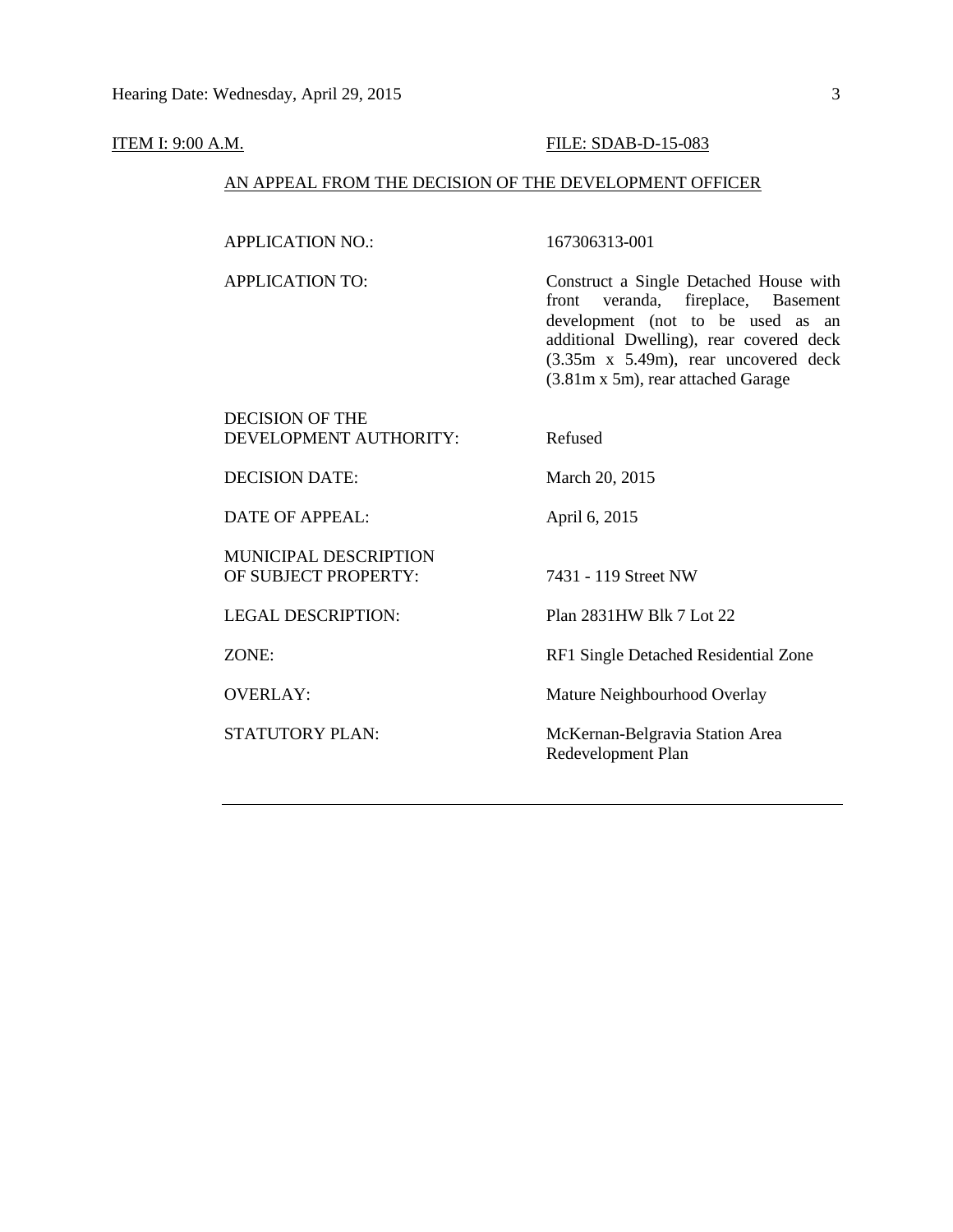#### DEVELOPMENT OFFICER'S DECISION

REFUSED - The proposed development is refused for the following reasons:

Section 814.3(5) - The minimum Rear Setback shall be 40% of Site depth. Required: 15.53m Proposed: 3.96m Deficient by: 11.57m

Section 814.3(18) - Rear attached Garages shall not be allowed, except on Corner Sites where the Dwelling faces the flanking public roadway. Proposed: Rear attached garage on interior Site.

Unless otherwise stated, all above references to "section numbers" refer to the authority under the Edmonton Zoning Bylaw 12800.

#### APPELLANT'S SUBMISSION

The plans for the property address  $7431 \ 119<sup>th</sup>$  Street were designed to include a rear attached garage. This home has been designed to suit the character of the upscale neighborhood and many direct examples of homes with rear attached garages are present in this neighborhood where a rear lane exists. Within the 200 meters the following addresses have attached garages:

- $-7626 119$  St
- 7619 Saskatchewan Dr.
- 7626 Saskatchewan Dr.
- $-7411119$  St

All the following comparable properties fall within the Belgravia subdivision and are a short drive from the property address.

Those examples are

North of house: - 11807-78 Ave (Huge encroachment into - 7817 Saskatchewan Dr 40% rear yard)  $-7821$  Saskatchewan Dr - 11523-80 Ave (Huge encroachment into - 7911 Saskatchewan Dr 40% rear yard)

West of House:

- 7451 Saskatchewan Dr

- 7429 Saskatchewan Dr (Under Construction by Birkholz, address may be 7427)

| South of House: | $-1181771A$ Ave | -210 Saskatchewan Dr |
|-----------------|-----------------|----------------------|
| -7210 119 St    | $-1181371A$ Ave | -188 Saskatchewan Dr |
| $-7115119$ St   | $-1180971A$ Ave | -184 Saskatchewan Dr |
| -7113 119 St    | $-1180571A$ Ave | -172 Saskatchewan Dr |
| -7111 119 St    | $-1172171A$ Ave | -168 Saskatchewan Dr |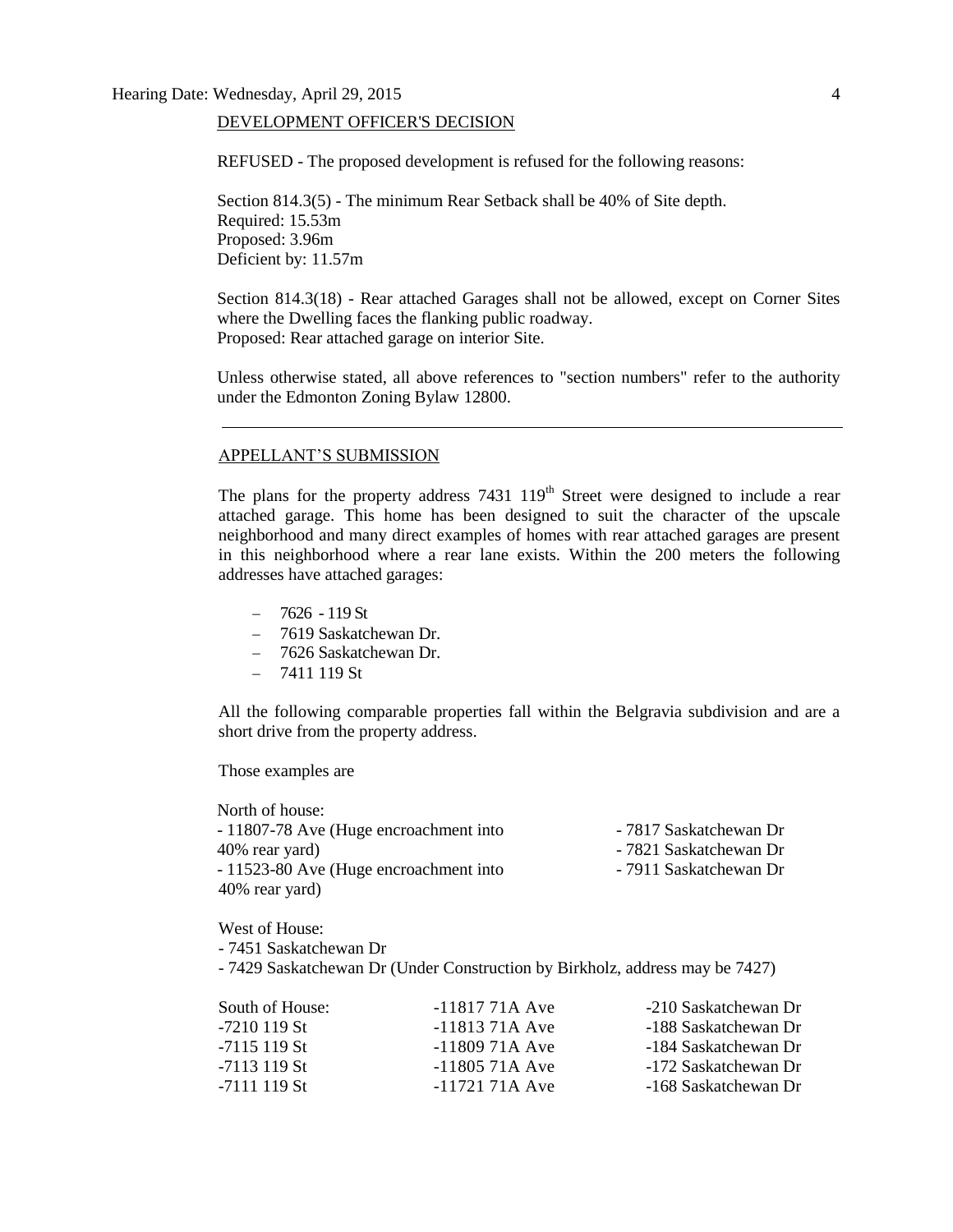Hearing Date: Wednesday, April 29, 2015 5

| -7107 119 St   | -7143 Saskatchewan Dr | -148 Saskatchewan Dr |
|----------------|-----------------------|----------------------|
| -7232 118 St   | -7131 Saskatchewan Dr | -144 Saskatchewan Dr |
| $-1161472$ Ave | - 234 Saskatchewan Dr | -116 Saskatchewan Dr |
|                | - 230 Saskatchewan Dr | -112 Saskatchewan Dr |
| $-1163172$ Ave | - 226 Saskatchewan Dr | 14144 98 Ave         |
| 11829 71A Ave  | - 222 Saskatchewan Dr |                      |
|                | - 218 Saskatchewan Dr |                      |

The properties above are only a small sample of the overall body of evidence to support the application for a rear attached garage on this site.

It is our belief in upscale mature neighborhoods that you must offer them the amenities of the new areas to make them attractive and comparable. With this property being worth more than \$600,000 in land value alone, and \$1.8 million+ when the property is fully constructed we feel it would be shortsighted to not allow a rear attached garage. If the city wants to encourage infill development in upscale mature neighborhoods and make it more desirable to potential homeowners, an attached garage is vital to many homeowner's wishlists.

If the city's mandate is to encourage infill development, upscale neighborhoods need to be compared to the upscale communities which share comparable property values or the urban sprawl will continue.

Aside from the rear yard deficiency, the property was designed to be fully contained within the allowable building pocket, not exceeding height or site coverage requirements.

Boss Design is asking for this development to be approved with a rear attached garage.

#### SUBDIVISION AND DEVELOPMENT APPEAL BOARD OFFICER'S COMMENTS

Section 686(1)(a)(i) of the *Municipal Government Act* states "a development appeal to a subdivision and development appeal board is commenced by filing a notice of the appeal, containing reasons, with the board within 14 days….after the date on which the person is notified of the order or decision or the issuance of the development permit."

The decision of refusal by the Development Officer is dated March 20, 2015. Fourteen days from the decision date is April 3, 2015 and the Notice of Appeal was filed on April 6, 2015.

Section 22(1) and (2) of the *Interpretation Act*, RSA 2000, c. I-8, states that:

22**(1)** If in an enactment the time limited for the doing of a thing expires or falls on a holiday, the thing may be done on the day next following that is not a holiday.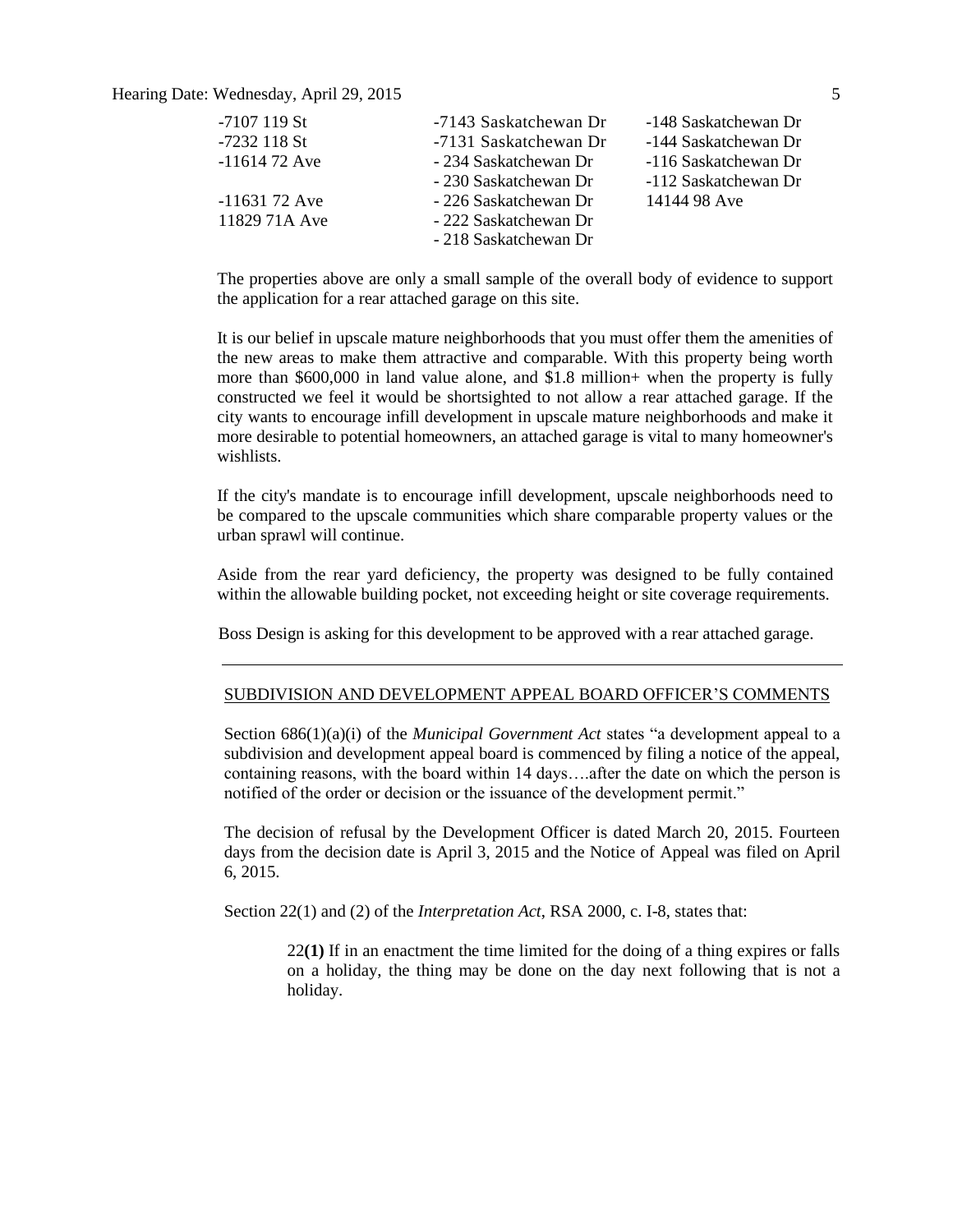**(2)** If in an enactment the time limited for registration or filing of an instrument, or for the doing of anything, expires or falls on a day on which the office or place in which the instrument or thing is required to be registered, filed or done is not open during its regular hours of business, the instrument or thing may be registered, filed or done on the day next following on which the office or place is open.

The Board is advised the Subdivision and Development Appeal Board was closed from April 3, 2015 until April 6, 2015 and re-opened on April 7, 2015.

**Single Detached Housing** is a Permitted Use in the RF1 Single Detached Residential Zone, Section 110.2(4).

Under Section 7.2(9), **Single Detached Housing** means development consisting of a building containing only one Dwelling, which is separate from any other Dwelling or building. Where a Secondary Suite is a Permitted or Discretionary Use Class in a Zone, a building which contains Single Detached Housing may also contain a Secondary Suite. This Use Class includes Mobile Homes which conform to [Section 78](http://webdocs.edmonton.ca/InfraPlan/zoningbylaw/ZoningBylaw/Part1/Special_Land/78__Mobile_Homes.htm) of this Bylaw.

Section 814.3(5) states the minimum Rear Setback shall be 40 percent of Site depth.

### **The Development Officer determined the minimum Rear Setback is 15.53 metres. The proposed development provides an (east) Rear Setback of 3.96 metres, which is deficient by 11.57 metres.**

Section 814.3(18) states rear attached Garages shall not be allowed, except on Corner Sites where the Dwelling faces the flanking public roadway.

### **The Development Officer determined a rear attached Garage shall not be allowed, except on Corner Sites where the Dwelling faces the flanking public roadway. The proposed development does not meet this locational requirement.**

The submitted Plot Plan created by Hagen Surveys (1982) Ltd., dated January 23, 2015 (revised March 12, 2015) shows that the subject site has a (west) Site Width of 22.85 metres, an (east) Site Width of 20.12 metres, a (north) Site depth of 38.87 metres, and a (south) Site depth of 38.79 metres. The proposed House with rear attached Garage is located 8.96 metres from the (west) Front Lot Line, 2.48 metres from the (south) Side Lot Line, 2.39 metres from the (north) Side Lot Line, and 3.96 metres from the (east) Rear Lot Line. Vehicular access to the Garage is from the (east) rear lane.

Section 814.3(24) states when a Development Permit application is made and the Development Officer determines that the proposed development does not comply with the regulations contained in this Overlay:

- a. the applicant shall contact the affected parties, being each assessed owner of land wholly or partly located within a distance of 60.0 metres of the Site of the proposed development and the President of each affected Community League;
- b. the applicant shall outline, to the affected parties, any requested variances to the Overlay and solicit their comments on the application;
- c. the applicant shall document any opinions or concerns, expressed by the affected parties, and what modifications were made to address their concerns; and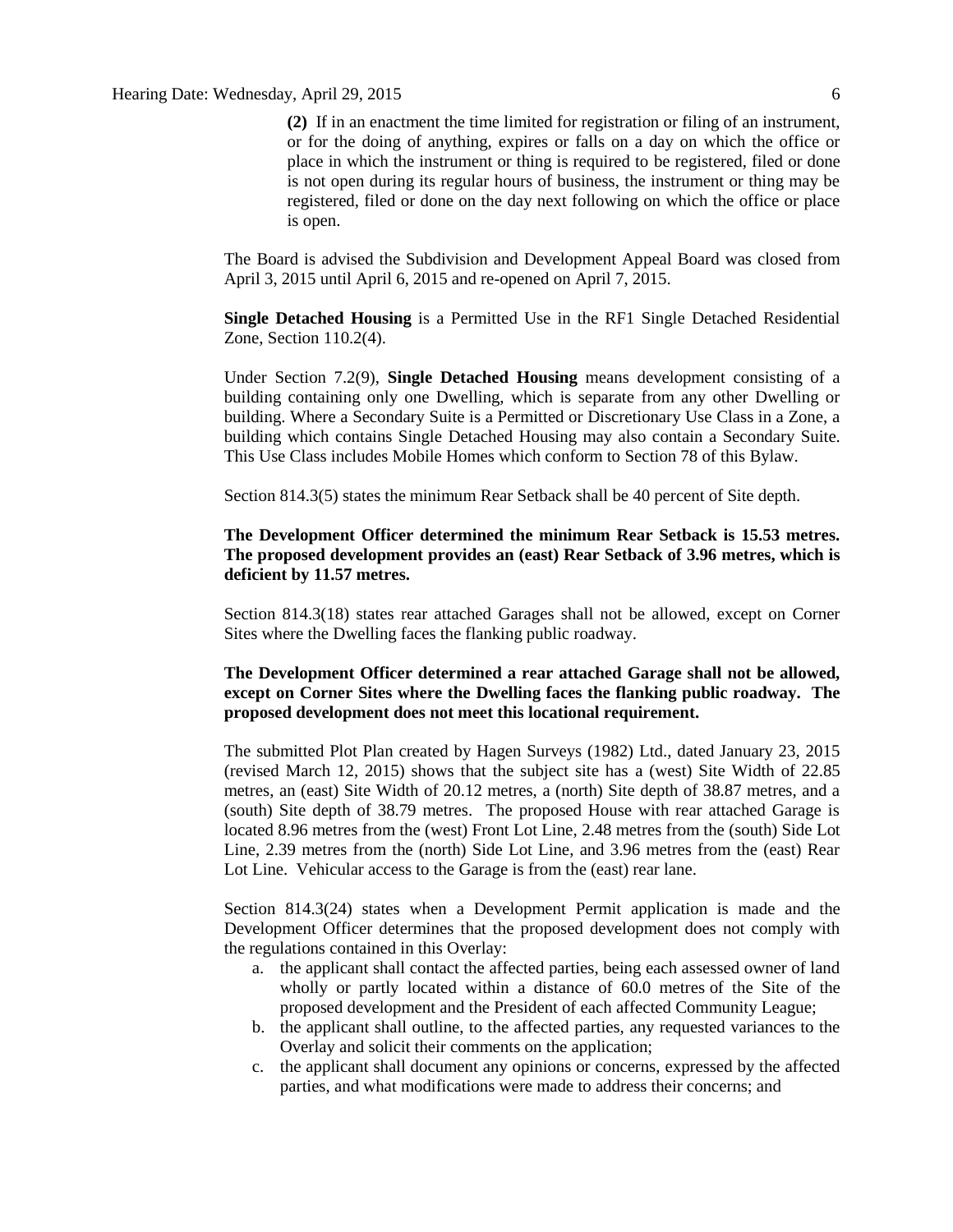d. the applicant shall submit this documentation to the Development Officer no sooner than twenty-one calendar days after giving the information to all affected parties.

Under Section 6.1(82), **Rear Setback** means the distance that a development or a specified portion of it, must be set back form a Rear Lot Line. A Rear Setback is not a Rear Yard, Amenity Space or Separation Space.



Section 110.1 states the purpose of the RF1 Single Detached Residential Zone is to provide for Single Detached Housing while allowing other forms of small scale housing in the form of Secondary Suites, Semi-detached Housing and Duplex Housing under certain conditions.

Section 814.1 states the purpose of the Mature Neighbourhood Overlay is to ensure that new low density development in Edmonton's mature residential neighbourhoods is sensitive in scale to existing development, maintains the traditional character and pedestrian-friendly design of the streetscape, ensures privacy and sunlight penetration on adjacent properties and provides opportunity for discussion between applicants and neighbouring affected parties when a development proposes to vary the Overlay regulations.

#### NOTICE TO APPLICANT/APPELLANT

Provincial legislation requires that the Subdivision and Development Appeal Board issue its official decision in writing within fifteen days of the conclusion of the hearing. Bylaw No. 11136 requires that a verbal announcement of the Board's decision shall be made at the conclusion of the hearing of an appeal, but the verbal decision is not final nor binding on the Board until the decision has been given in writing in accordance with the Municipal Government Act.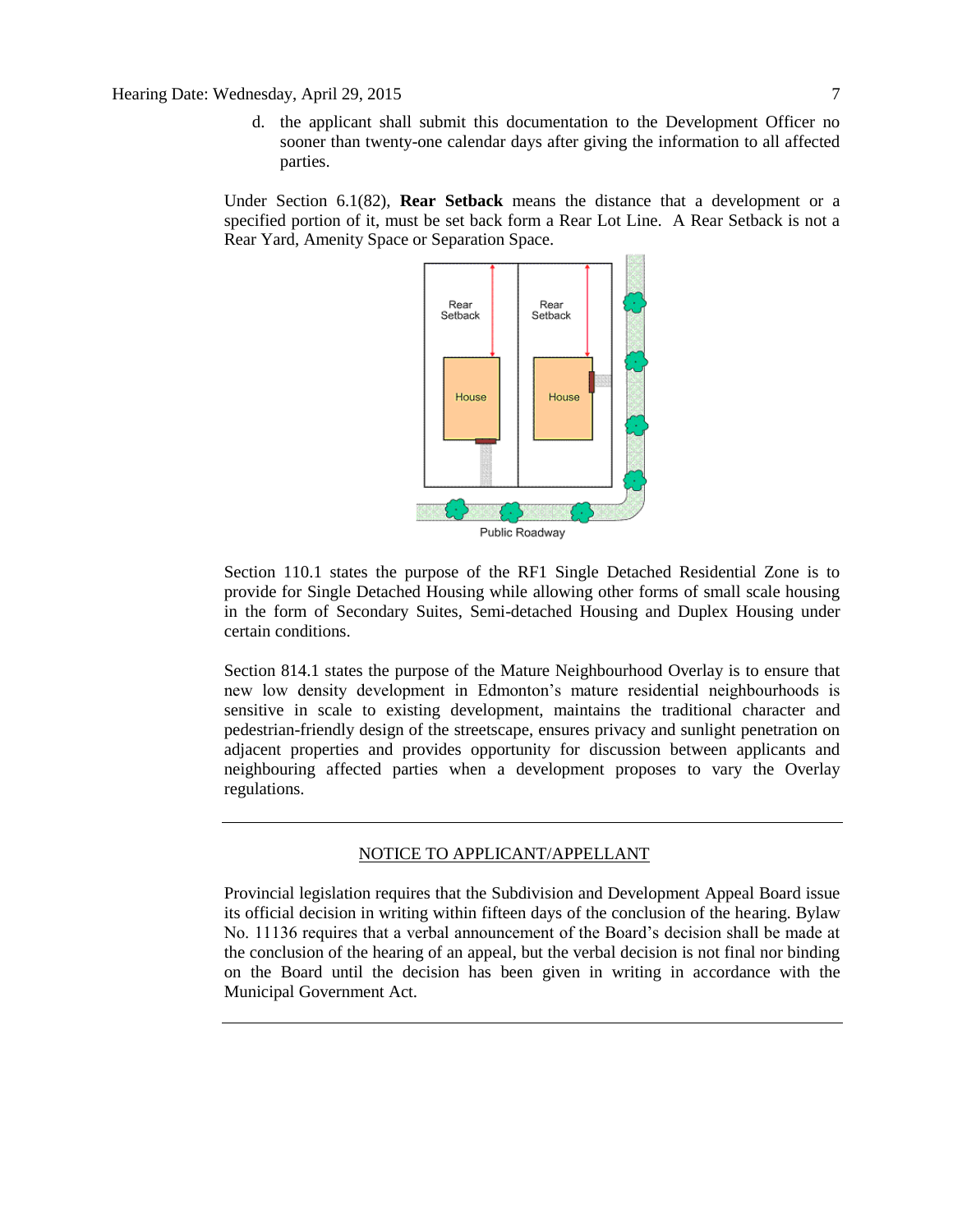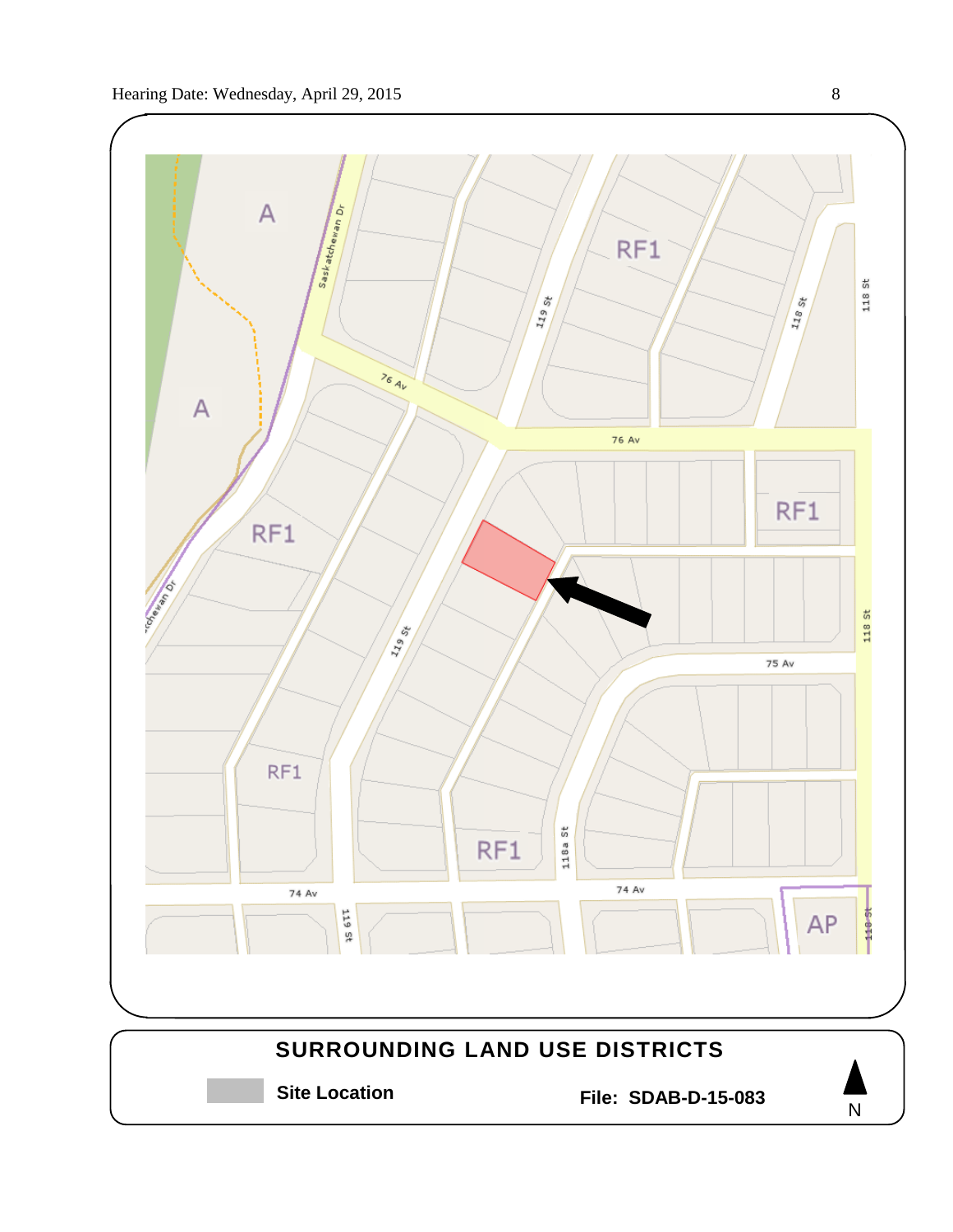## ITEM II: 11:00 A.M. FILE: SDAB-D-15-084

## AN APPEAL FROM THE DECISION OF THE DEVELOPMENT OFFICER

| <b>APPLICATION NO.:</b>      | 162737192-001                                                                                                                                                                       |
|------------------------------|-------------------------------------------------------------------------------------------------------------------------------------------------------------------------------------|
| <b>APPLICATION TO:</b>       | Construct a Secondary Suite and exterior<br>alterations (egressing front Basement<br>windows) in the Basement of an existing<br>Single Detached House (existing without<br>permits) |
| DECISION OF THE              |                                                                                                                                                                                     |
| DEVELOPMENT AUTHORITY:       | Refused                                                                                                                                                                             |
| <b>DECISION DATE:</b>        | March 20, 2015                                                                                                                                                                      |
| <b>DATE OF APPEAL:</b>       | April 1, 2015                                                                                                                                                                       |
| <b>MUNICIPAL DESCRIPTION</b> |                                                                                                                                                                                     |
| OF SUBJECT PROPERTY:         | 5522 - 11A Avenue NW                                                                                                                                                                |
| <b>LEGAL DESCRIPTION:</b>    | Plan 7722530 Blk 27 Lot 9                                                                                                                                                           |
| ZONE:                        | RF1 Single Detached Residential Zone                                                                                                                                                |
| <b>OVERLAY:</b>              | N/A                                                                                                                                                                                 |
| STATUTORY PLAN:              | N/A                                                                                                                                                                                 |
|                              |                                                                                                                                                                                     |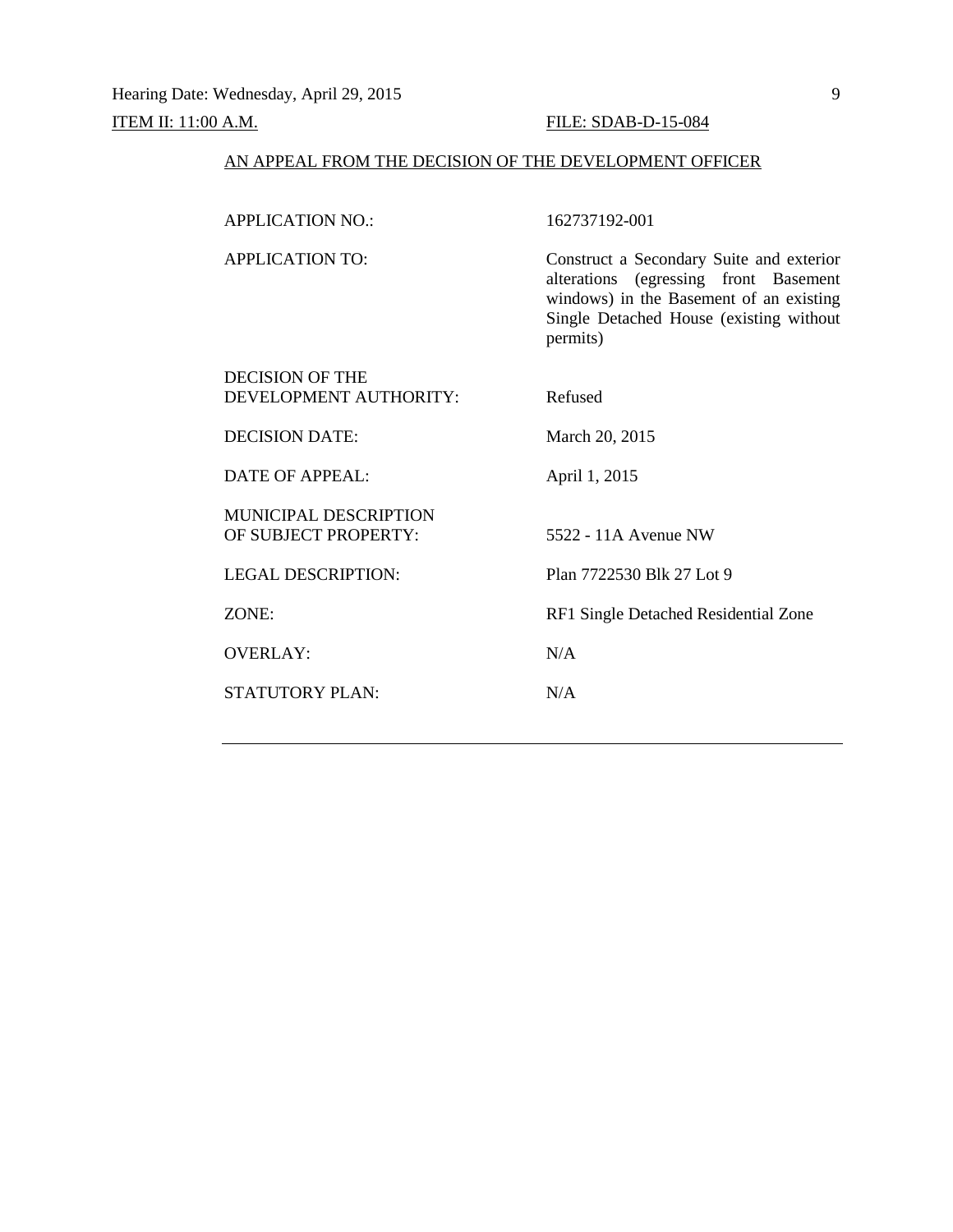#### DEVELOPMENT OFFICER'S DECISION

REFUSED - The proposed development is refused for the following reasons:

The addition of the second exterior door at the front of the house does not meet the requirements of Section 86.4 that a Secondary Suite shall be developed in such a manner that the exterior of the principal building containing the Secondary Suite shall appear as a single Dwelling.

A secondary Suite is defined as having an entrance separate from the entrance to the principal Dwelling, either from a common indoor landing or directly from the side or rear of the structure (Reference Section 7.2(7))

#### APPELLANT'S SUBMISSION

The development was refused because the basement suite exterior door that was existing when I purchased the property does not meet the requirements of section 86.4 that a secondary suite shall be developed in such a manner that the exterior of the principal building containing the suite shall appear as a single dwelling. I purpose to make the necessary changes required to allow for the development of a secondary suite.

#### SUBDIVISION AND DEVELOPMENT APPEAL BOARD OFFICER'S COMMENTS

**Secondary Suites** is a Permitted Use in the RF1 Single Detached Residential Zone, Section 110.2(3).

Under Section 7.2(7), **Secondary Suite** means development consisting of a Dwelling located within, and Accessory to, a structure in which the principal use is Single Detached Housing. A Secondary Suite has cooking facilities, food preparation, sleeping and sanitary facilities which are physically separate from those of the principal Dwelling within the structure**.** A Secondary Suite also has an entrance separate from the entrance to the principal Dwelling, either from a common indoor landing or directly from the side or rear of the structure**.** This Use Class includes the Development or Conversion of Basement space or above-grade space to a separate Dwelling, or the addition of new floor space for a Secondary Suite to an existing Single Detached Dwelling. This Use Class does not include Duplex Housing, Semi-detached Housing, or Apartment Housing, and does not include Garage Suites, Garden Suites, or Lodging Houses.

Section 110.4(16) states Secondary Suites shall comply with Section 86 of this Bylaw.

Section 86(4) states a Secondary Suite shall be developed in such a manner that the exterior of the principal building containing the Secondary Suite shall appear as a single Dwelling.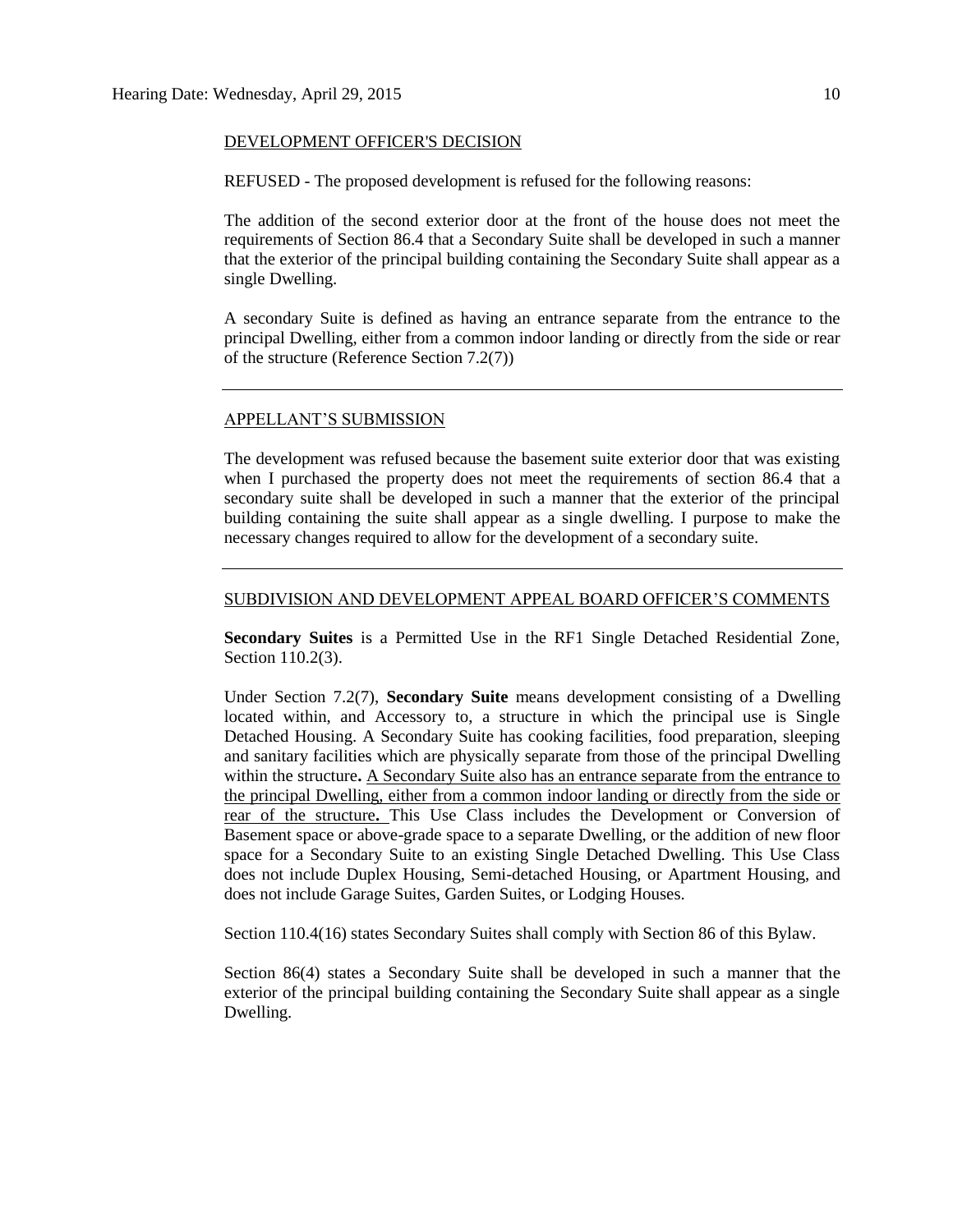**The Development Officer determined the exterior of the principal building must appear as a single Dwelling. The proposed development provides a second exterior door at the front of the Single Detached House, which is inconsistent with an appearance as a single Dwelling.**

The submitted plans indicate that the proposed Suite is located in the Basement level and consists of three bedrooms, 3 bathrooms, a living room, a kitchen, a wet bar, a laundry room, and a mechanical room. Access to the Suite is from a separate entrance at the (south) front elevation and a separate entrance at the (east) side elevation.

Section 86 states a Secondary Suite shall comply with the following regulations:

- 1. the minimum Site area for a Single Detached Dwelling containing a Secondary Suite is [360 m2,](javascript:void(0);) except in the case of the [RR Zone,](http://webdocs.edmonton.ca/InfraPlan/zoningbylaw/ZoningBylaw/Part2/Residential/240_(RR)_Rural_Residential_Zone.htm) where it shall be the same as the minimum Site area for the Zone.
- 2. the maximum Floor Area of the Secondary Suite shall be as follows:
	- a. in the case of a Secondary Suite located completely below the first storey of a Single Detached Dwelling (other than stairways or a common landing), the Floor Area (excluding the area covered by stairways) shall not exceed the Floor Area of the first storey of the associated principal Dwelling.
	- b. in the case of a Secondary Suite developed completely or partially above grade, the Floor Area (excluding the area covered by stairways) shall not exceed 40% of the total Floor Area above grade of the building containing the associated principal Dwelling, nor  $70 \text{ m}^2$ , whichever is the lesser.
- 3. the minimum Floor Area for a Secondary Suite shall be not less than  $30 \text{ m}^2$ .
- 4. …
- 5. only one of a Secondary Suite, a Garage Suite or Garden Suite may be developed in conjunction with a principal Dwelling.
- 6. a Secondary Suite shall not be developed within the same principal Dwelling containing a Group Home or Limited Group Home, or a Major Home Based Business, unless the Secondary Suite is an integral part of a Bed and Breakfast Operation in the case of a Major Home Based Business;
- 7. notwithstanding the definition of Household within this Bylaw, the number of unrelated persons occupying a Secondary Suite shall not exceed three.
- 8. the Secondary Suite shall not be subject to separation from the principal Dwelling through a condominium conversion or subdivision.
- 9. Secondary Suites shall not be included in the calculation of densities in this Bylaw.
- 10. notwithstanding Secondary Suites being listed as Permitted or Discretionary Uses within any Zone, they shall be subject to the regulations of the Edmonton-Strathcona County Joint Planning Study Area Secondary, Garage and Garden Suites Overlay in Section 822 of this Bylaw

Under Section 6.1(27), **Dwelling** means a self-contained unit comprised of one or more rooms accommodating sitting, sleeping, sanitary facilities, and a principal kitchen for food preparation, cooking, and serving. A Dwelling is used permanently or semipermanently as a residence for a single Household.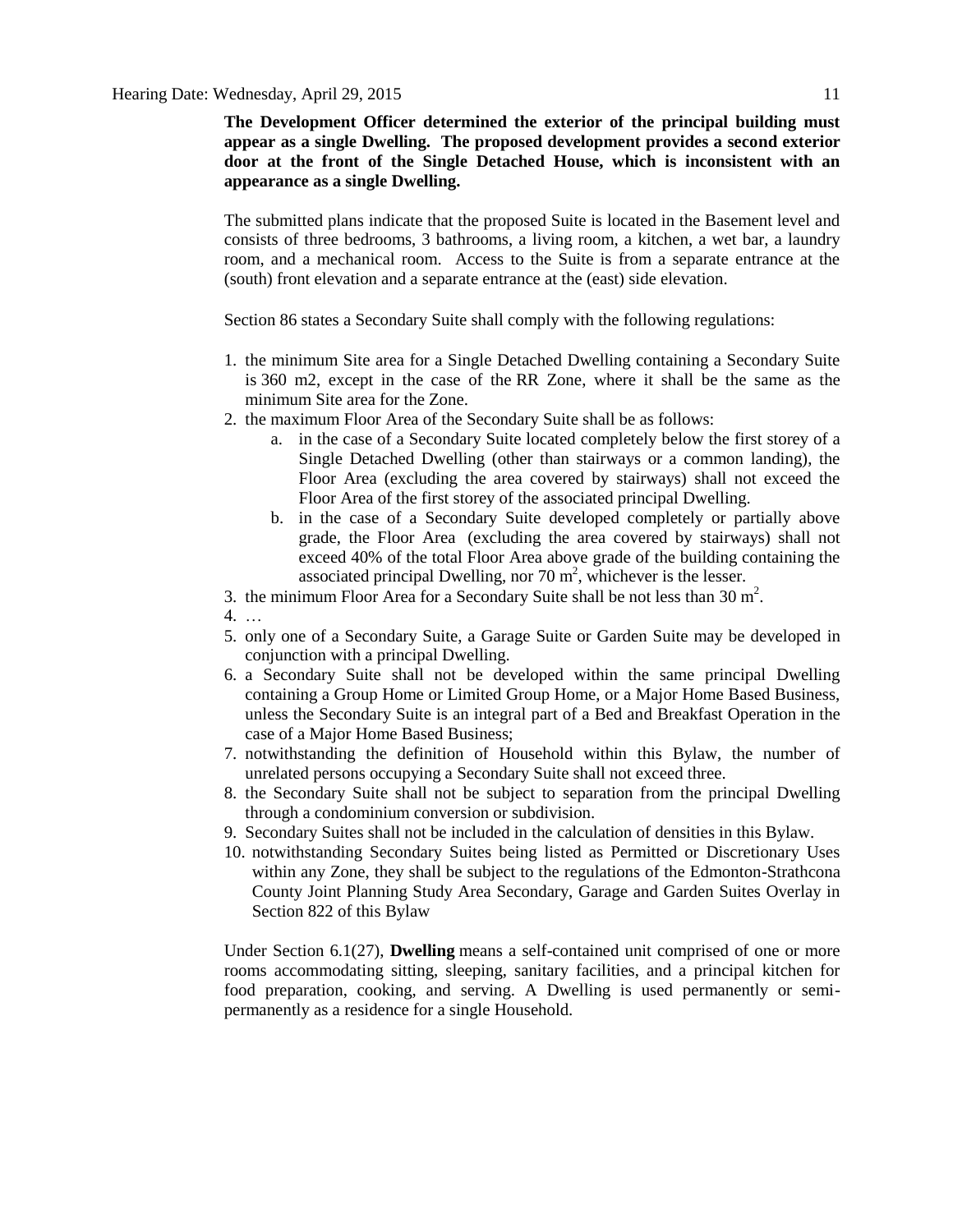Section 110.1 states the purpose of the RF1 Single Detached Residential Zone is to provide for Single Detached Housing while allowing other forms of small scale housing in the form of Secondary Suites, Semi-detached Housing and Duplex Housing under certain conditions.

### NOTICE TO APPLICANT/APPELLANT

Provincial legislation requires that the Subdivision and Development Appeal Board issue its official decision in writing within fifteen days of the conclusion of the hearing. Bylaw No. 11136 requires that a verbal announcement of the Board's decision shall be made at the conclusion of the hearing of an appeal, but the verbal decision is not final nor binding on the Board until the decision has been given in writing in accordance with the Municipal Government Act.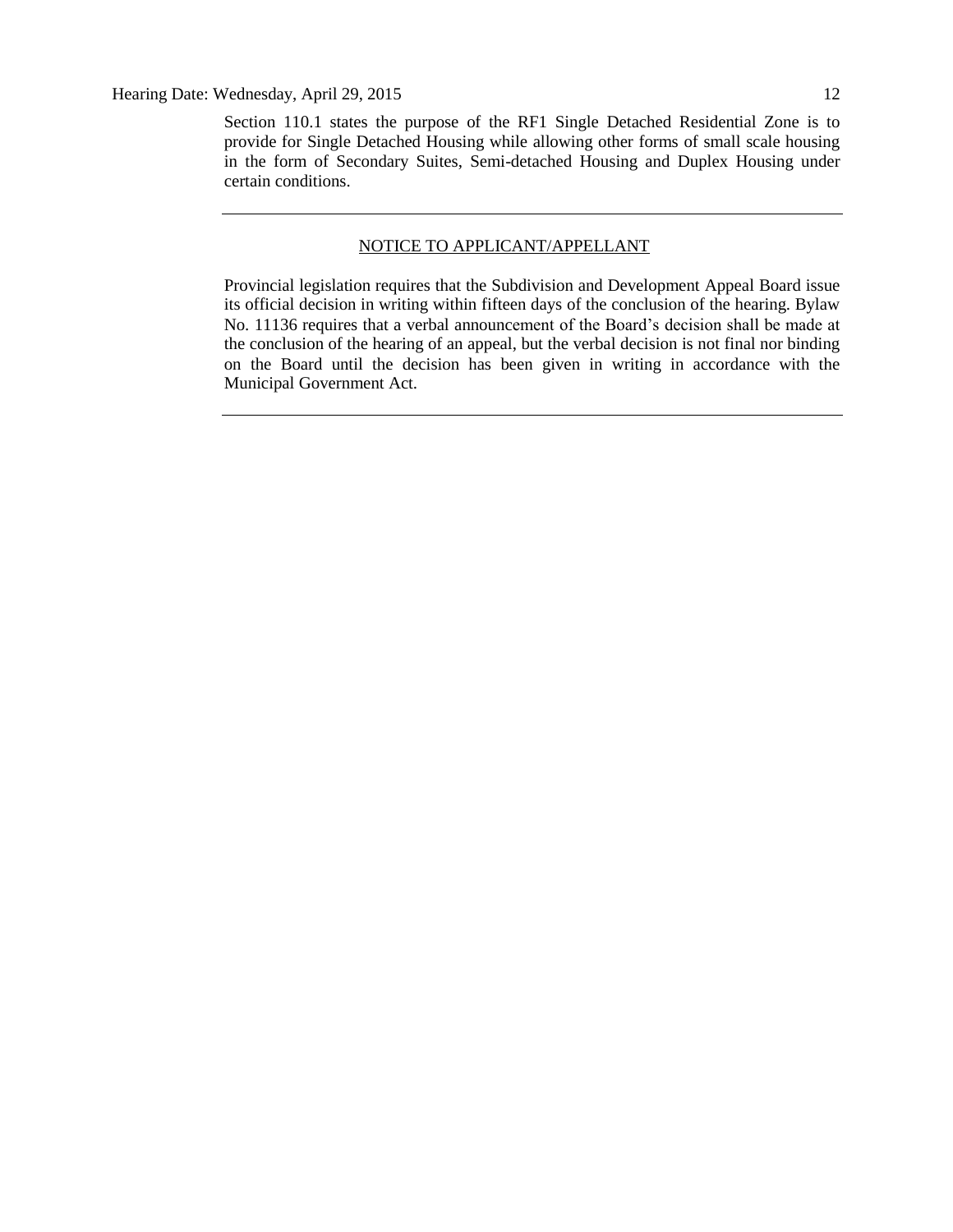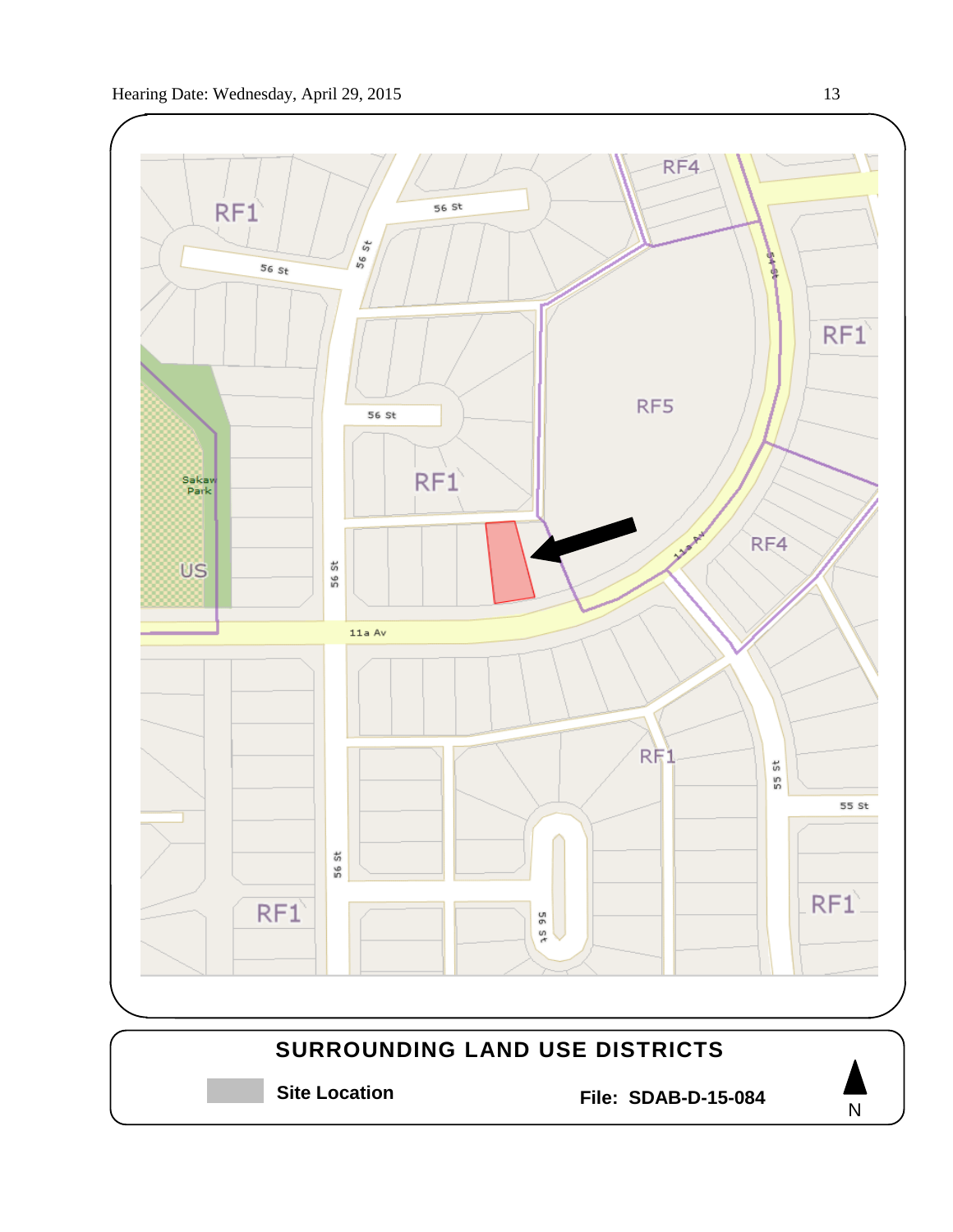#### **ITEM III: 1:30 P.M. FILE: SDAB-D-15-085**

### AN APPEAL FROM THE DECISION OF THE DEVELOPMENT OFFICER BY AN ADJACENT PROPERTY OWNER

APPLICATION NO.: 162574122-004

APPLICATION TO: Construct a rear addition to a Single Detached House (covered deck - 4.88m x 4.57m and 4.27m x 4.27m), existing without permits

### DECISION OF THE DEVELOPMENT AUTHORITY: Approved with conditions

DECISION DATE: March 17, 2015

DATE OF APPEAL: April 1, 2015

NOTIFICATION PERIOD: March 24, 2015 through April 6, 2015

MUNICIPAL DESCRIPTION OF SUBJECT PROPERTY: 8424 - 16A Avenue SW

OVERLAY: N/A

LEGAL DESCRIPTION: Plan 0628099 Blk 6 Lot 116

ZONE: RSL Residential Small Lot Zone

STATUTORY PLAN(S): Ellerslie Area Structure Plan Summerside Neighbourhood Structure Plan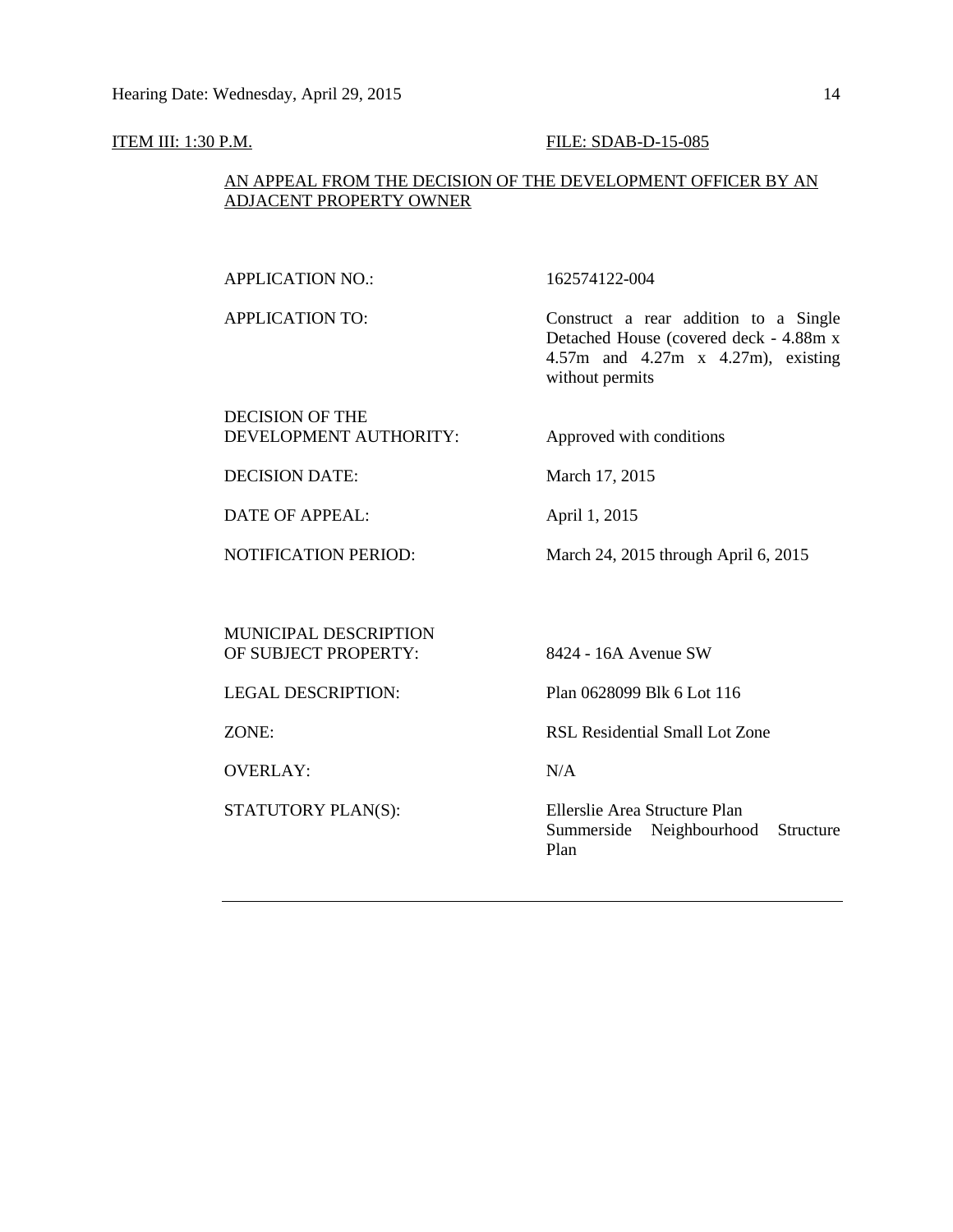#### DEVELOPMENT OFFICER'S DECISION

APPROVED - The proposed development is approved subject to the following conditions:

#### REVISED

This Development Permit authorizes the development of an addition to a Single Detached House (covered deck 4.877 m. x 4.572 m. and 4.267 m. x 4.267 m.) - existing without permits with a variance for the rear setback as listed below. It is the opinion of the Development Officer, that the Variances do not unduly interfere with the amenities of the neighbourhood; or materially interfere with or affect the use, enjoyment or value of neighbouring properties.

This Development Permit is NOT valid until the Notification Period expires in accordance to Section 21.1. (Reference Section 17.1)

The height of the principal building shall not exceed 10.00 m nor 2 1/2 Storeys as per the height definition of Section 6.1(49) of the Edmonton Zoning Bylaw 12800.

Any future deck development greater than 0.6m (2ft) in height will require development and building permit approvals

Any future deck enclosure or cover requires a separate development and building permit approval.

An approved Development Permit means that the proposed development has been reviewed only against the provisions of the Edmonton Zoning Bylaw. It does not remove obligations to conform with other legislation, bylaws or land title instruments such as the Municipal Government Act, the ERCB Directive 079, the Edmonton Safety Codes Permit Bylaw or any caveats, covenants or easements that might be attached to the Site. (Reference Section 5.2 of the Edmonton Zoning Bylaw 12800)

Unless otherwise stated, all above references to section numbers refer to the authority under the Edmonton Zoning Bylaw 12800

Note: A Building Permit is required for any construction or change in use of a building. For a building permit, and prior to the Plans Examination review, you require construction drawings and the payment of fees. Please contact the 311 Call Centre for further information.

#### Development Advisement Note:

The applicant is advised to research the Land Title for this property and to be aware of any restrictions in any Restrictive Covenants registered against the legal title. This approval does not imply consent for any structure that does not meet the requirements of the Restrictive Covenant.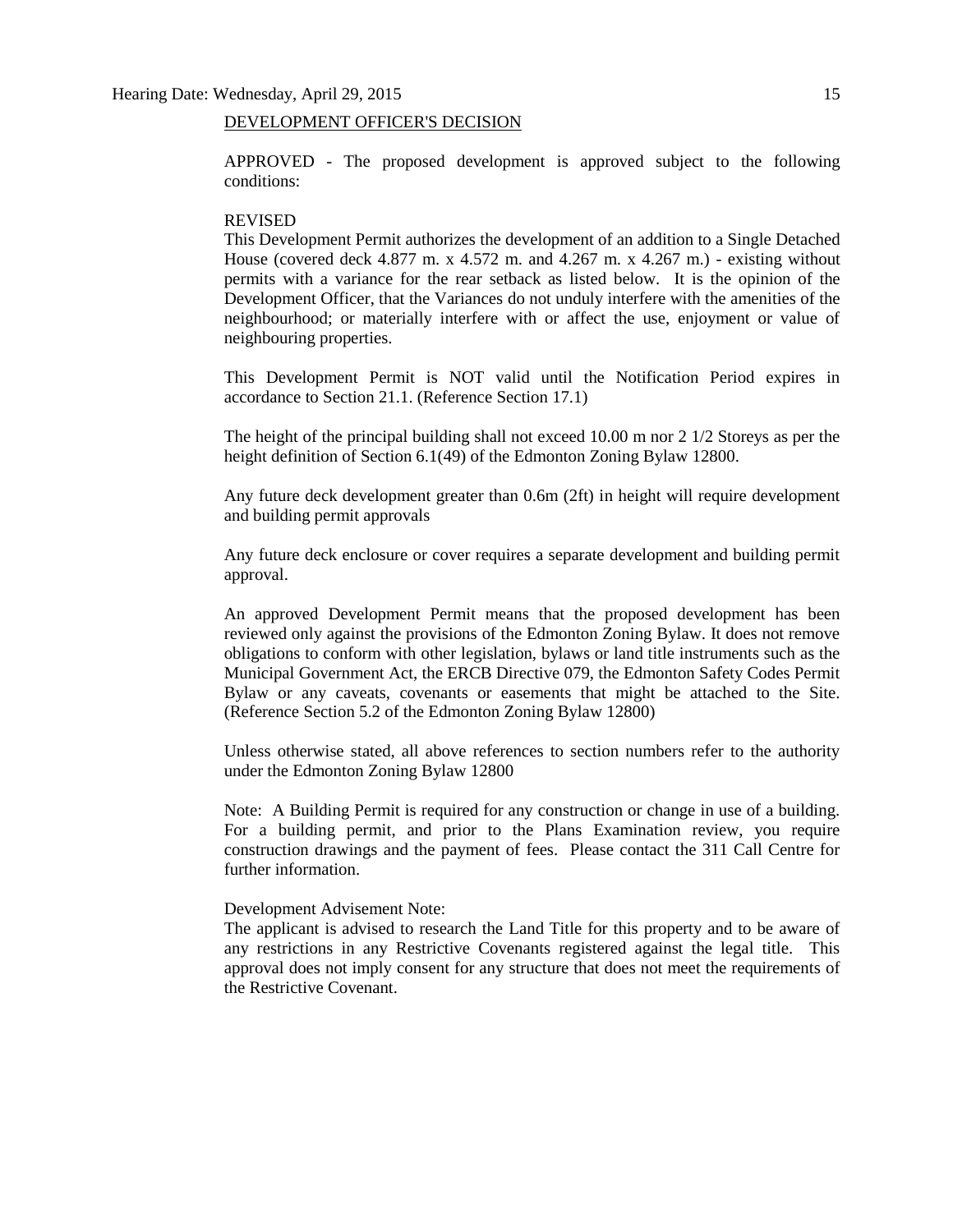#### **VARIANCE:**

REVISED Note: A variance was granted for this Development Permit pursuant to Sections 11.3 and 11.4. Subject to the right of appeal the permit is NOT VALID until the required Notification Period expires (date noted below) in accordance with Sections 21.1 and 17.1. of the Edmonton Zoning Bylaw 12800.).

Section 115.4(7): - Relaxed - The minimum Rear Setback shall be 7.5 m

- Required: 7.5 m
- Proposed: 7.32m. (to addition)
- Deficient by 0.180 m.

The property adjacent to the rear property line is zoned AGU. It is the opinion of the Development Officer, that the Variances do not unduly interfere with the amenities of the neighbourhood; or materially interfere with or affect the use, enjoyment or value of neighbouring properties because the proposed deck development and cantilever eave are similar to the other properties on the block which back onto the Urban Reserve Zone.

#### APPELLANT'S SUBMISSION

I'm the neighbour living directly beside the development in question. The outcome of this process will affect my life every day. Please see the picture of what I see out of my back windows. This is now the view I paid a premium for. I had the impression that bylaws were in place to protect me from this. This issue has caused an incredible amount of stress for me and my family. The comfort and privacy we've enjoyed for the past 5 years is gone. We have absolutely no privacy on the first floor of our house, and due to safety concerns, we are unable to enjoy our back deck.

Our neighbours made a conscious decision to ignore Edmonton's construction regulations and illegally build a deck on the back of their house. This construction infringes on several bylaws that have been put into place to protect my investment and my family. It also violates the architectural requirements of the neighborhood.

In the document that arrived today, the Development Officer states: "the proposed deck development and cantilever eave are similar to the other properties on the block which back onto the Urban Reserve Zone." The only comparable existing constructions that back onto the Urban Reserve Zone have also been built illegally.

There are two similar additions for comparison in the area the Development Officer says he/she considered. None of the other homes that back onto the URZ have additions. The problem with using the other existing addition as examples of what is acceptable for the area, is that **neither of them have construction permits.**

Both 8444 16A Ave and 8440 16A Ave have sunrooms built by the same company as the one in question. The fact that the Development Officer feels these two illegal constructions are a representation of what is acceptable in the area calls into question the appropriateness of this notice.

The fact is, when you consider all the constructions approved by the proper city permits, the proposed addition is not similar to **any** other properties that back onto the URZ.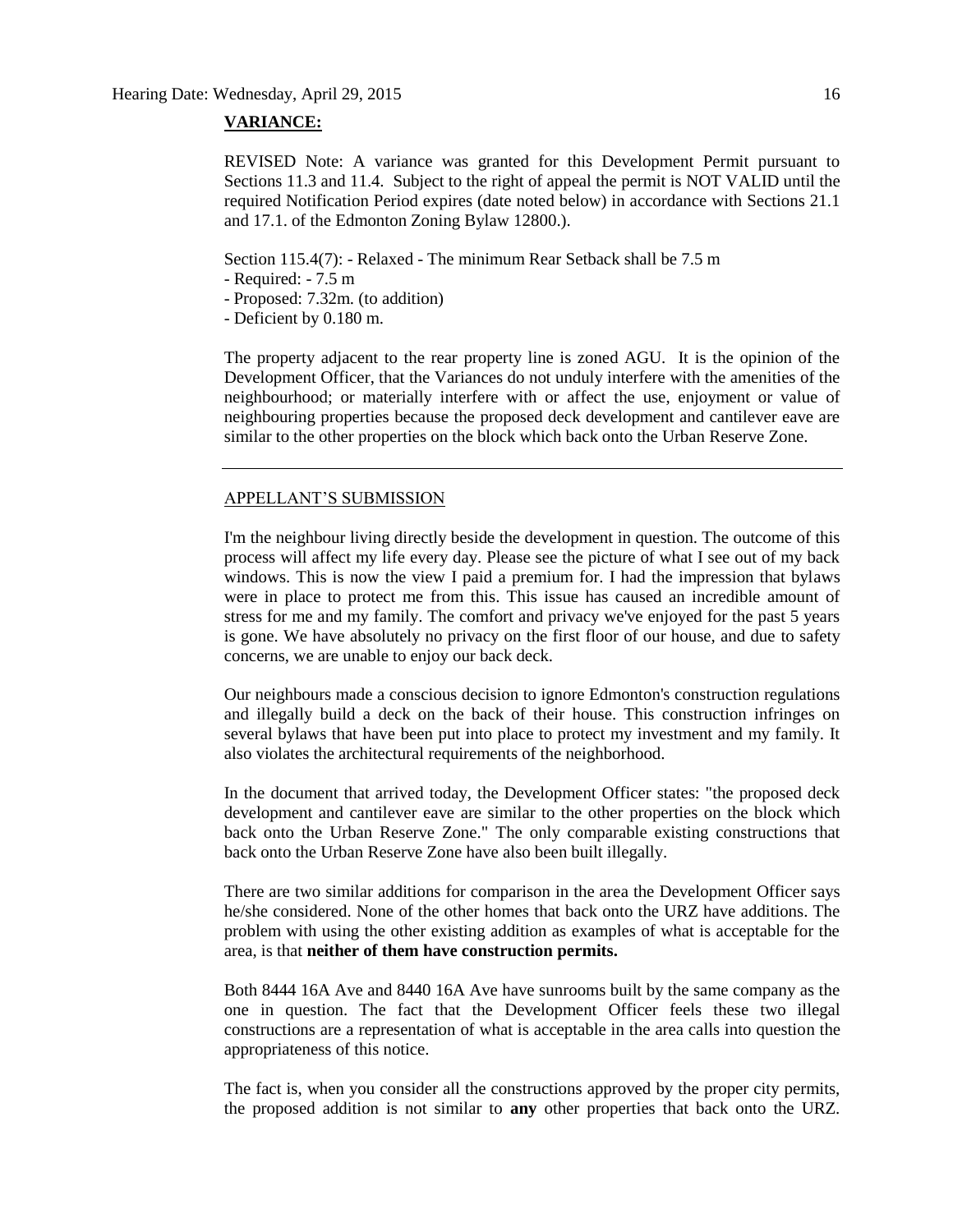#### Hearing Date: Wednesday, April 29, 2015 17

Today, I took a picture of every property, and have included them with this letter. Lets look at facts:

Legal constructions with sunrooms: **None** Legal constructions with decks wider than the house: **None** Legal constructions that project into Rear or Side setbacks: **None**

When I called the City of Edmonton months ago to request an inspector to visit my neighbour's property, I mentioned there were building code violations that were a safety concern. The half of the deck closest to my house is not supported by proper footings. I watched the homeowner and his father put a wood post into the ground and pour cement around it. The posts now look like they're tipping from the thousands of pounds of decking, sunroom, and snow. If this structure collapses, it will likely tip onto my property. That is a safety concern.

There also seems to be an issue with where the homeowner has placed the stairs. Right at head level in the middle of the stairway is the vent for the gas fireplace. It has the warning "HOT" written in large letter across it's visible surface. Another safety concern.

As you can see by the picture I've included, changing their sunroom to meet bylaws won't prevent them from having a large and usable space. The fact that it's inconvenient to have to rebuild part of the structure because they broke the law is their problem. Moving the wall back to where it is supposed to stop will give me the privacy and the view of the park that I was promised I would have. The Development Coordinator in the notice states the variances "do not affect the use, enjoyment or value of neighbouring properties". We have consulted with our Realtor who visited our property and saw the sunroom from inside our home. Please find his response attached in a separate document.

I look forward to the chance to discuss the matter further in person at a hearing.

#### SUBDIVISION AND DEVELOPMENT APPEAL BOARD OFFICER'S COMMENTS

**Single Detached Housing** is a Permitted Use in the RSL Residential Small Lot Zone, Section 115.2(4).

Under Section 7.2(9), **Single Detaching Housing** means development consisting of a building containing only one Dwelling, which is separate from any other Dwelling or building. Where a Secondary Suite is a Permitted or Discretionary Use Class in a Zone, a building which contains Single Detached Housing may also contain a Secondary Suite. This Use Class includes Mobile Homes which conform to [Section 78](http://webdocs.edmonton.ca/zoningbylaw/ZoningBylaw/Part1/Special_Land/78__Mobile_Homes.htm) of this Bylaw.

This application was approved by the Development Officer subject to conditions.

Pursuant to Section 11.3 and 11.4 and subject to the right of appeal to the Subdivision and Development Appeal Board, Section 21.1, the Development Officer granted the following variance:

Section 115.4(7) states the minimum Rear Setback shall be 7.5 metres, except in the case of a corner Site it shall be 4.5 metres.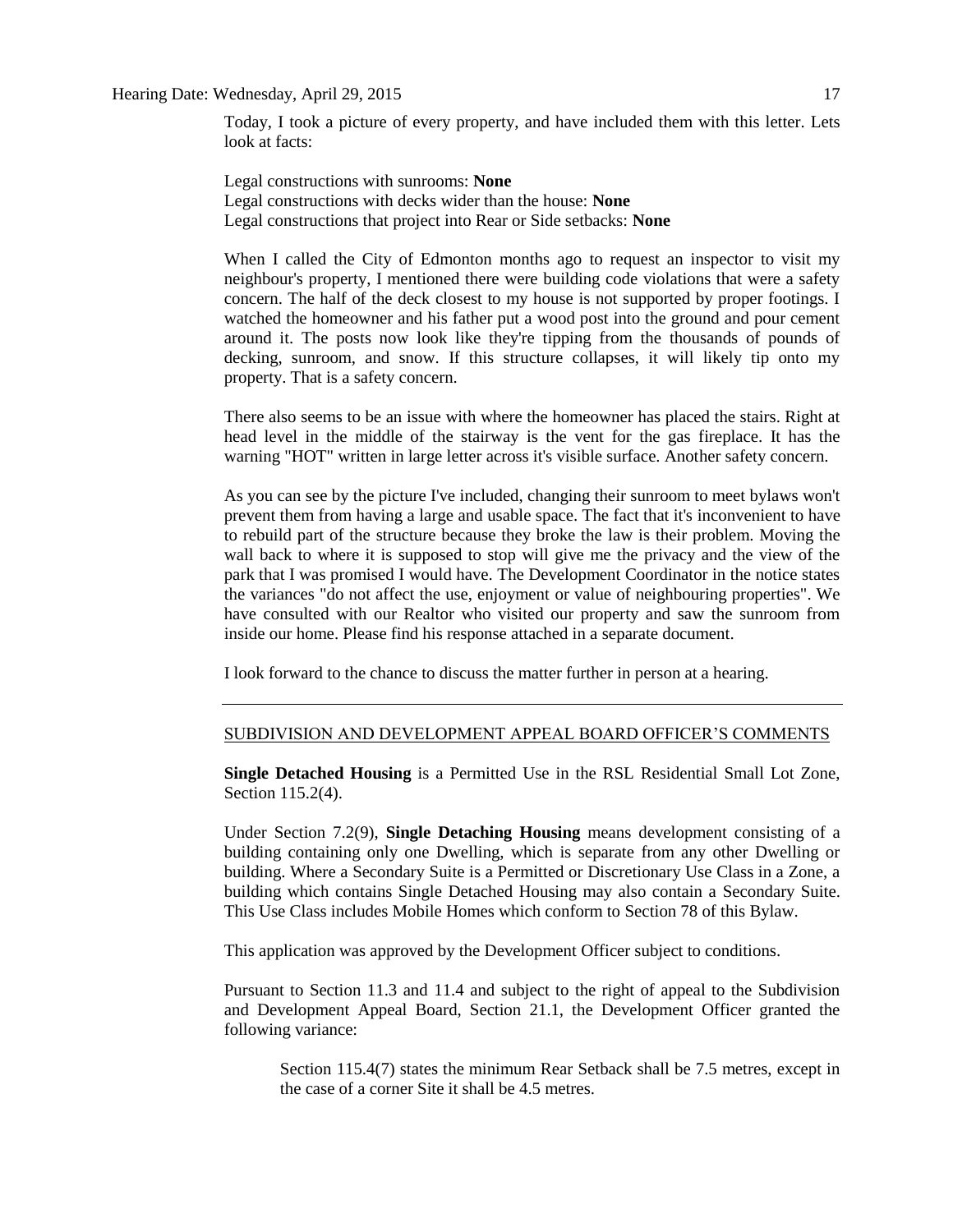**The Development Officer determined the minimum Rear Setback is 7.5 metres. The proposed development provides a Rear Setback of 7.32 metres, which is deficient by 0.18 metres.**

The decision of approval by the Development Officer has been appealed by an adjacent property owner located at 8428 16A Avenue SW.

The submitted Site Plan shows that the subject site is an irregular shaped lot. The proposed covered addition is irregular shaped and attached to the (north) rear elevation of the Principal Building. The existing House and front attached Garage with the proposed addition is located 5.61 metres from the (south) Front Lot Line, 1.3 metres from the (east) Side Lot Line, 1.29 metres from the (west) Side Lot Line, and 7.32 metres from the (north) Rear Lot Line.

Under Section 6.1(82), **Rear Setback** means the distance that a development or a specified portion of it, must be set back from a Rear Lot Line. A Rear Setback is not a Rear Yard, Amenity Space or Separation Space.



Section 115.1 states the purpose of the Residential Small Lot Zone is to provide for smaller lot Single Detached Housing with attached Garages in a suburban setting that provides the opportunity for the more efficient utilization of undeveloped suburban areas and includes the opportunity for Secondary Suites.

#### NOTICE TO APPLICANT/APPELLANT

Provincial legislation requires that the Subdivision and Development Appeal Board issue its official decision in writing within fifteen days of the conclusion of the hearing. Bylaw No. 11136 requires that a verbal announcement of the Board's decision shall be made at the conclusion of the hearing of an appeal, but the verbal decision is not final nor binding on the Board until the decision has been given in writing in accordance with the Municipal Government Act.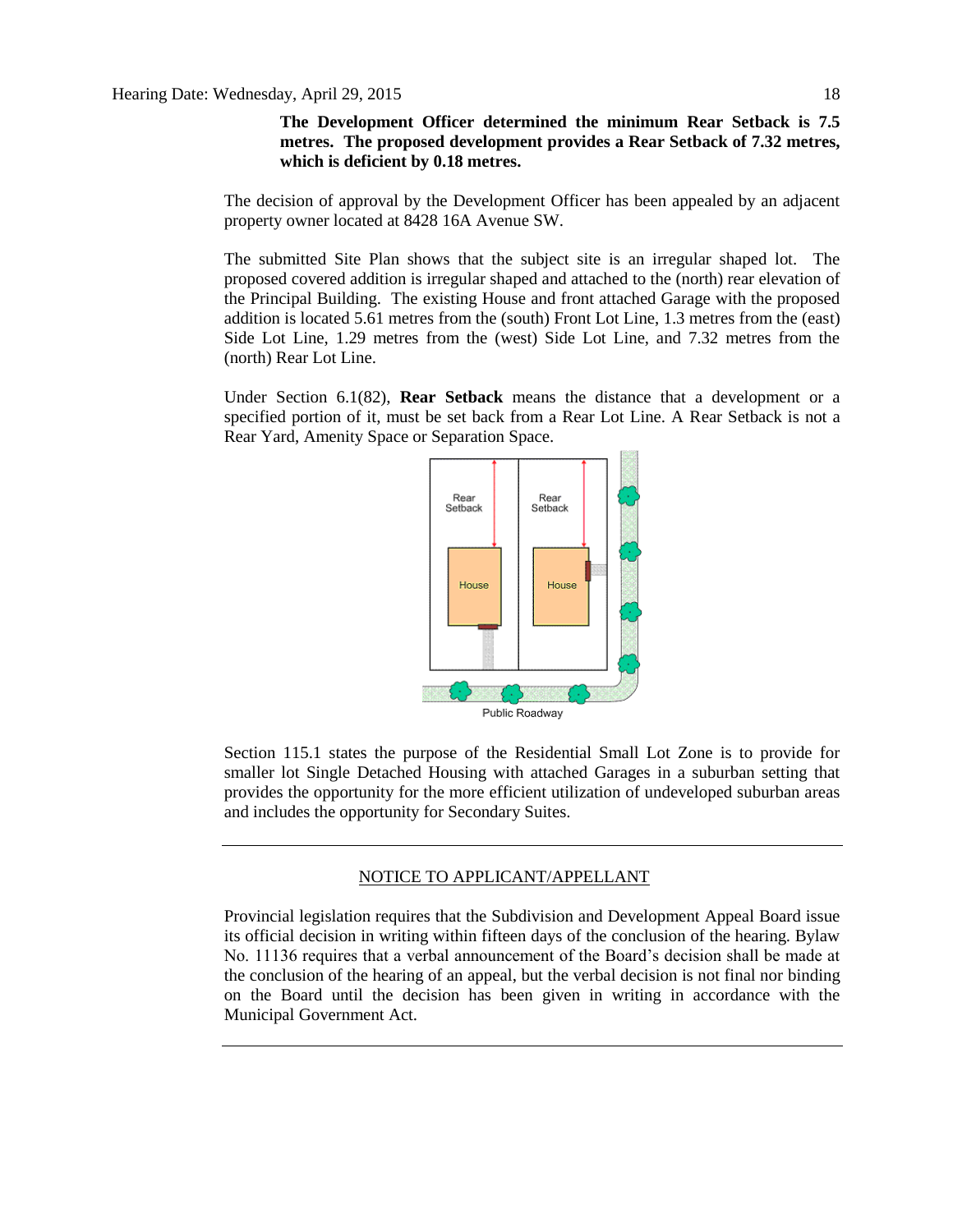